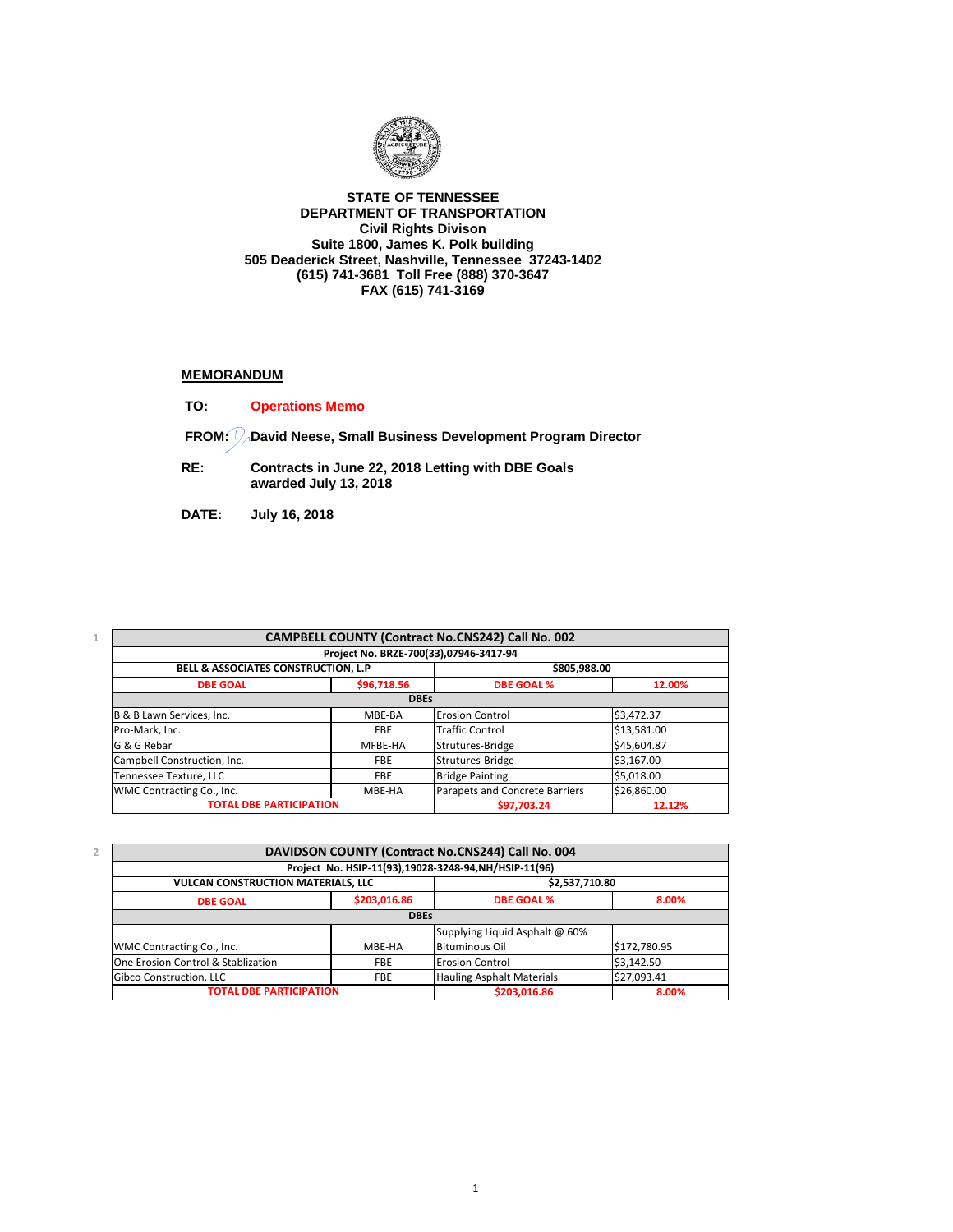| DAVIDSON COUNTY (Contract No.CNS249) Call No. 005                                    |             |                   |       |  |  |
|--------------------------------------------------------------------------------------|-------------|-------------------|-------|--|--|
| Project No. 19057-4225-04, HSIP-254(11), 19057-3225-94                               |             |                   |       |  |  |
| \$876,955.65<br><b>VULCAN CONSTRUCTION MATERIALS, LLC</b>                            |             |                   |       |  |  |
| <b>DBE GOAL</b>                                                                      | \$61,386.90 | <b>DBE GOAL %</b> | 7.00% |  |  |
|                                                                                      |             | <b>DBEs</b>       |       |  |  |
| \$61.386.90<br>Supplying Liquid Asphalt @ 60%<br>MBE-HA<br>WMC Contracting Co., Inc. |             |                   |       |  |  |
| <b>TOTAL DBE PARTICIPATION</b>                                                       |             | \$61,386.90       | 7.00% |  |  |

| DICKSON COUNTY (Contract No.CNS248) Call No. 007                                   |            |                   |        |  |                                |
|------------------------------------------------------------------------------------|------------|-------------------|--------|--|--------------------------------|
| Project No. HSIP-48(55),22008-3226-94                                              |            |                   |        |  |                                |
| \$59,733.95<br>SUPERIOR TRAFFIC CONTROL, LLC                                       |            |                   |        |  |                                |
| <b>DBE GOAL</b>                                                                    | \$6,869.40 | <b>DBE GOAL %</b> | 11.50% |  |                                |
| <b>DBEs</b><br>Traffic Control (flagging)<br>\$6,900.00<br>Pantegon, LLC<br>MBE-BA |            |                   |        |  |                                |
|                                                                                    |            |                   |        |  | <b>TOTAL DBE PARTICIPATION</b> |

| FRANKLIN COUNTY (Contract No.CNS240) Call No. 010                                   |              |                   |       |  |  |
|-------------------------------------------------------------------------------------|--------------|-------------------|-------|--|--|
| Project No. STP/HSIP-15(199),26001-3220-94,26001-8220-14                            |              |                   |       |  |  |
| \$1,821,107.45<br>TINSLEY ASPHALT. LLC                                              |              |                   |       |  |  |
| <b>DBE GOAL</b>                                                                     | \$118,371.98 | <b>DBE GOAL %</b> | 6.50% |  |  |
| <b>DBEs</b>                                                                         |              |                   |       |  |  |
| \$120,685.50<br>Supplying Liquid Asphalt @60%<br><b>Pecs Construction</b><br>MBE-BA |              |                   |       |  |  |
| <b>TOTAL DBE PARTICIPATION</b>                                                      |              | \$120,685.50      | 6.63% |  |  |

| 6 | <b>GRUNDY COUNTY (Contract No.CNS250) Call No. 012</b>                              |             |                   |       |  |  |
|---|-------------------------------------------------------------------------------------|-------------|-------------------|-------|--|--|
|   | Project No. 31006-4235-04, HSIP-108(101), 31006-3235-94                             |             |                   |       |  |  |
|   | \$1,212,301.70<br>TINSLEY ASPHALT, LLC                                              |             |                   |       |  |  |
|   | <b>DBE GOAL</b>                                                                     | \$78,799.61 | <b>DBE GOAL %</b> | 6.50% |  |  |
|   |                                                                                     | <b>DBEs</b> |                   |       |  |  |
|   | \$80,457.00<br>Supplying Liquid Asphalt @ 60%<br><b>Pecs Construction</b><br>MBE-BA |             |                   |       |  |  |
|   | <b>TOTAL DBE PARTICIPATION</b><br>\$80,457.00<br>6.64%                              |             |                   |       |  |  |

| HAMILTON COUNTY (Contract No.CNS251) Call No. 013            |              |                                 |             |  |  |  |
|--------------------------------------------------------------|--------------|---------------------------------|-------------|--|--|--|
| Project No. 33052-4253-04, HSIP-R-3601(6), 33960-3507-94     |              |                                 |             |  |  |  |
| \$2,554,310.25<br>WRIGHT BROTHERS CONSTRUCTION COMPANY, INC. |              |                                 |             |  |  |  |
| <b>DBE GOAL</b>                                              | \$153,258.61 | <b>DBE GOAL %</b>               | 6.00%       |  |  |  |
| <b>DBEs</b>                                                  |              |                                 |             |  |  |  |
| Professional Concrete Finishing Company, Inc.                | MBE-BA       | Concrete Flatwork               | \$14,500.00 |  |  |  |
| International Traffic Systems, Inc.                          | <b>FBE</b>   | <b>Traffic Signalization</b>    | \$42,133.50 |  |  |  |
| Erosion Solutions, LLC                                       | <b>FBE</b>   | <b>Hauling Roadway Material</b> | \$96,630.00 |  |  |  |
| <b>TOTAL DBE PARTICIPATION</b>                               |              | \$153,263.50                    | 6.00%       |  |  |  |

| <b>HAMILTON AND MARION COUNTIES (Contract No.CNS236) Call No. 014</b>           |             |                   |              |  |  |  |
|---------------------------------------------------------------------------------|-------------|-------------------|--------------|--|--|--|
| Project No. HSIP-I-24-2(159),58100-3174-94                                      |             |                   |              |  |  |  |
| <b>SUPERIOR TRAFFIC CONTROL. LLC</b>                                            |             |                   | \$129.643.95 |  |  |  |
| <b>DBE GOAL</b>                                                                 | \$11,667.96 | <b>DBE GOAL %</b> | 9.00%        |  |  |  |
| <b>DBEs</b>                                                                     |             |                   |              |  |  |  |
| <b>Traffic Control</b><br>First Place Finish, Inc.<br>\$12,000.00<br><b>FBE</b> |             |                   |              |  |  |  |
| <b>TOTAL DBE PARTICIPATION</b>                                                  |             | \$12,000.00       | 9.26%        |  |  |  |

| 9 | HARDIN COUNTY (Contract No.CNS237) Call No. 015         |             |                          |             |  |  |  |
|---|---------------------------------------------------------|-------------|--------------------------|-------------|--|--|--|
|   | Project No. STP/HSIP-69(96),36007-3220-94,36007-8220-14 |             |                          |             |  |  |  |
|   | \$1,163,493.75<br>DELTA CONTRACTING COMPANY, LLC        |             |                          |             |  |  |  |
|   | <b>DBE GOAL</b>                                         | \$69,809.63 | <b>DBE GOAL %</b>        | 6.00%       |  |  |  |
|   |                                                         | <b>DBEs</b> |                          |             |  |  |  |
|   | Tri-State Guardrail & Sign Company                      | Guardrail   | \$37,560.00              |             |  |  |  |
|   | Damron Trucking, Inc.                                   | MBE-BA      | Hauling Roadway Material | \$32,500.00 |  |  |  |
|   | <b>TOTAL DBE PARTICIPATION</b>                          |             | \$70,060.00              | 6.02%       |  |  |  |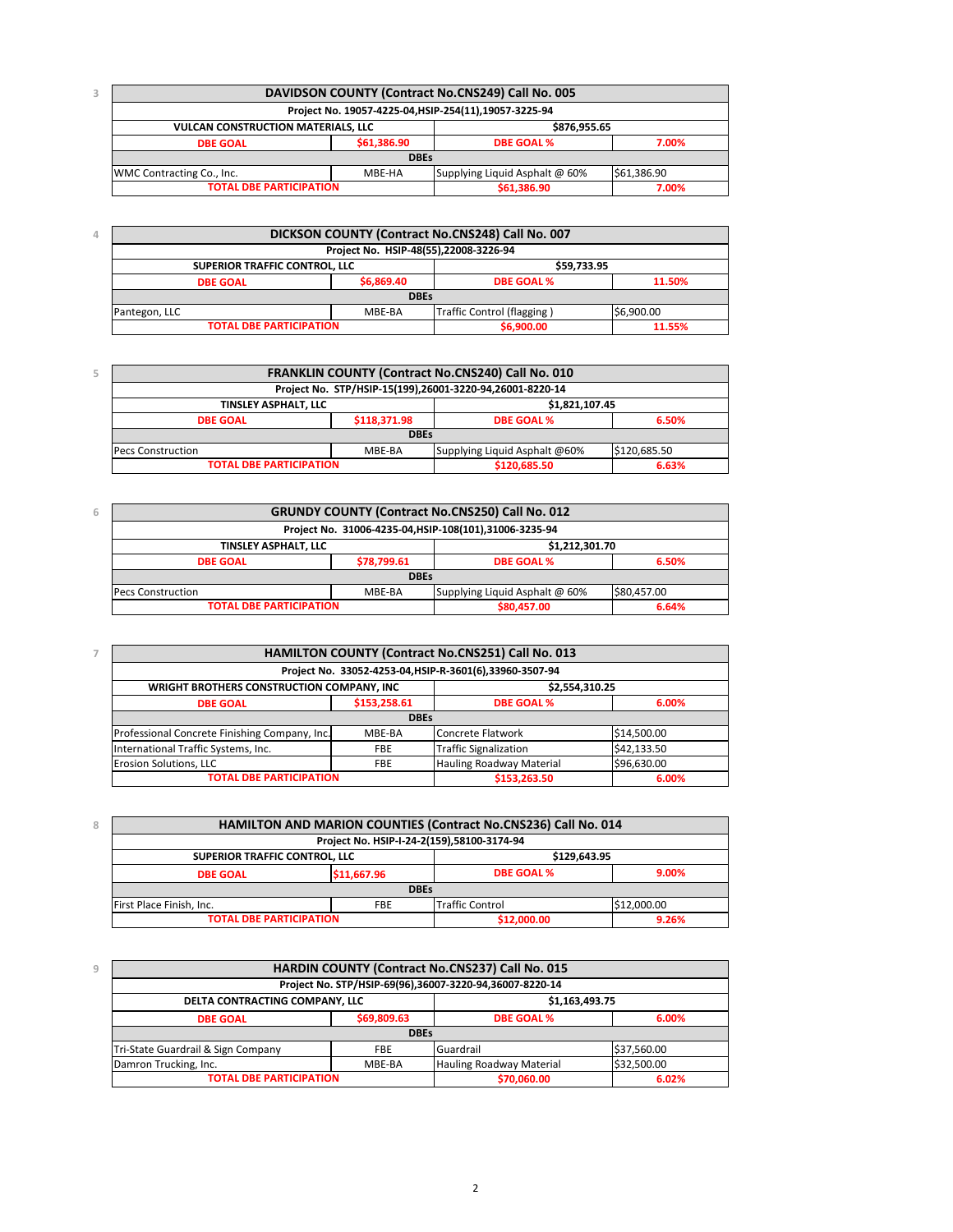| 10 | MAURY COUNTY (Contract No.CNS247) Call No. 017                               |             |                   |        |  |  |
|----|------------------------------------------------------------------------------|-------------|-------------------|--------|--|--|
|    | Project No. HSIP-246(5),60015-3205-94, HSIP-3203(3),60946-3442-94            |             |                   |        |  |  |
|    | \$326.120.73<br>SUPERIOR TRAFFIC CONTROL, LLC                                |             |                   |        |  |  |
|    | <b>DBE GOAL</b>                                                              | \$26,089.66 | <b>DBE GOAL %</b> | 8.00%  |  |  |
|    |                                                                              | <b>DBEs</b> |                   |        |  |  |
|    | Guardrail<br>\$96.415.00<br>Tri-State Guardrail & Sign Company<br><b>FBE</b> |             |                   |        |  |  |
|    | <b>TOTAL DBE PARTICIPATION</b>                                               |             | \$96,415.00       | 29.56% |  |  |

| 11                                                                    | POLK COUNTY (Contract No.CNS241) Call No. 019           |             |                                 |             |  |  |
|-----------------------------------------------------------------------|---------------------------------------------------------|-------------|---------------------------------|-------------|--|--|
|                                                                       | Project No. STP/HSIP-30(82),70002-3229-94,70002-8229-14 |             |                                 |             |  |  |
|                                                                       | TALLEY CONSTRUCTION COMPANY, INC.<br>\$822,530.55       |             |                                 |             |  |  |
|                                                                       | <b>DBE GOAL</b>                                         | \$53,464.49 | <b>DBE GOAL %</b>               | 6.50%       |  |  |
|                                                                       | <b>DBEs</b>                                             |             |                                 |             |  |  |
| <b>Traffic Control</b><br>\$13,000.00<br>Pro-Mark, Inc.<br><b>FBE</b> |                                                         |             |                                 |             |  |  |
|                                                                       | Erosion Solutions, LLC                                  | <b>FBE</b>  | <b>Hauling Roadway Material</b> | \$26,500.00 |  |  |
|                                                                       | Gibco Construction, LLC                                 | <b>FBE</b>  | <b>Hauling Roadway Material</b> | \$15,000.00 |  |  |
|                                                                       | <b>TOTAL DBE PARTICIPATION</b>                          |             | \$54,500.00                     | 6.63%       |  |  |

| SEVIER COUNTY (Contract No.CNS231) Call No. 022 |                        |                         |             |  |
|-------------------------------------------------|------------------------|-------------------------|-------------|--|
| Project No. HSIP-339(8),78016-3214-94.          |                        |                         |             |  |
| <b>CHARLES BLALOCK &amp; SONS, INC.</b>         | \$1,089,669.71         |                         |             |  |
| <b>DBE GOAL</b>                                 | <b>DBE GOAL %</b>      | 12.00%                  |             |  |
|                                                 | <b>DBEs</b>            |                         |             |  |
| Kimberly, Inc.                                  | <b>Erosion Control</b> | \$60,599.44             |             |  |
| Kimberly, Inc.                                  | <b>FBE</b>             | Landscaping and seeding | \$52,891.62 |  |
| <b>ELC &amp; Company</b>                        | <b>FBE</b>             | <b>Traffic Control</b>  | \$6,243.25  |  |
| Reynolds Fence & Guardrail, Inc.<br><b>FBE</b>  |                        | Guardrail               | \$27,345.00 |  |
| <b>TOTAL DBE PARTICIPATION</b>                  | \$147,079.31           | 13.50%                  |             |  |

| SEVIER COUNTY (Contract No.CNS200) Call No. 023 |              |                               |             |  |
|-------------------------------------------------|--------------|-------------------------------|-------------|--|
| Project No. R-PHSIP-338(7),78007-3233-94        |              |                               |             |  |
| <b>CHARLES BLALOCK &amp; SONS, INC.</b>         |              | \$1,335,169.71                |             |  |
| <b>DBE GOAL</b>                                 | \$166,896.21 | <b>DBE GOAL %</b>             | 12.50%      |  |
|                                                 | <b>DBEs</b>  |                               |             |  |
| Reynolds Fence & Guardrail, Inc.                | <b>FBE</b>   | Guardrail                     | \$50,983.20 |  |
| B & B Lawn Services, Inc.                       | MBE-BA       | Landscaping, Seeding, Sodding | \$25,021.59 |  |
| Kimberly, Inc.                                  | <b>FBE</b>   | <b>Erosion Control</b>        | \$86,340.25 |  |
| First Place Finish, Inc.                        | <b>FBE</b>   | <b>Traffic Control</b>        | \$2,699.00  |  |
| ELC & Company                                   | <b>FBE</b>   | <b>Traffic Control</b>        | \$5,656.25  |  |
| <b>TOTAL DBE PARTICIPATION</b>                  |              | \$170,700.29                  | 12.78%      |  |

**14**

| SULLIVAN COUNTY (Contract No.CNS004) Call No. 026 |             |                                 |             |  |
|---------------------------------------------------|-------------|---------------------------------|-------------|--|
| Project No. R-PHSIP-36(55),82006-3280-94          |             |                                 |             |  |
| SUMMERS-TAYLOR, INC.                              |             | \$598,993.52                    |             |  |
| <b>DBE GOAL</b>                                   | \$41,929.55 | <b>DBE GOAL %</b>               | 7.00%       |  |
| <b>DBEs</b>                                       |             |                                 |             |  |
| <b>ALH Construction Company</b>                   | <b>FBE</b>  | Concrete Flatwork               | \$33,500.00 |  |
| Road Runner Highway Signs, LLC                    | MBE-HA      | <b>Traffic Control</b>          | \$4,390.00  |  |
| Dykes Trucking, Inc.                              | <b>FBE</b>  | <b>Hauling Roadway Material</b> | \$4,500.00  |  |
| <b>TOTAL DBE PARTICIPATION</b>                    |             | \$42,390.00                     | 7.08%       |  |

**15**

| WHITE COUNTY (Contract No.CNS180) Call No. 029 |        |                               |             |
|------------------------------------------------|--------|-------------------------------|-------------|
| Project No. NH-111(105),93052-8226-14          |        |                               |             |
| ROGERS GROUP, INC.                             |        | \$1,544,382.33                |             |
| \$38,609.56<br><b>DBE GOAL</b>                 |        | <b>DBE GOAL %</b>             | 2.50%       |
| <b>DBEs</b>                                    |        |                               |             |
| Lestar Mineral Development                     | MBE-BA | Supplying Liquid Asphalt@ 60% | \$39,000.00 |
| <b>TOTAL DBE PARTICIPATION</b>                 |        | \$39,000.00                   | 2.53%       |